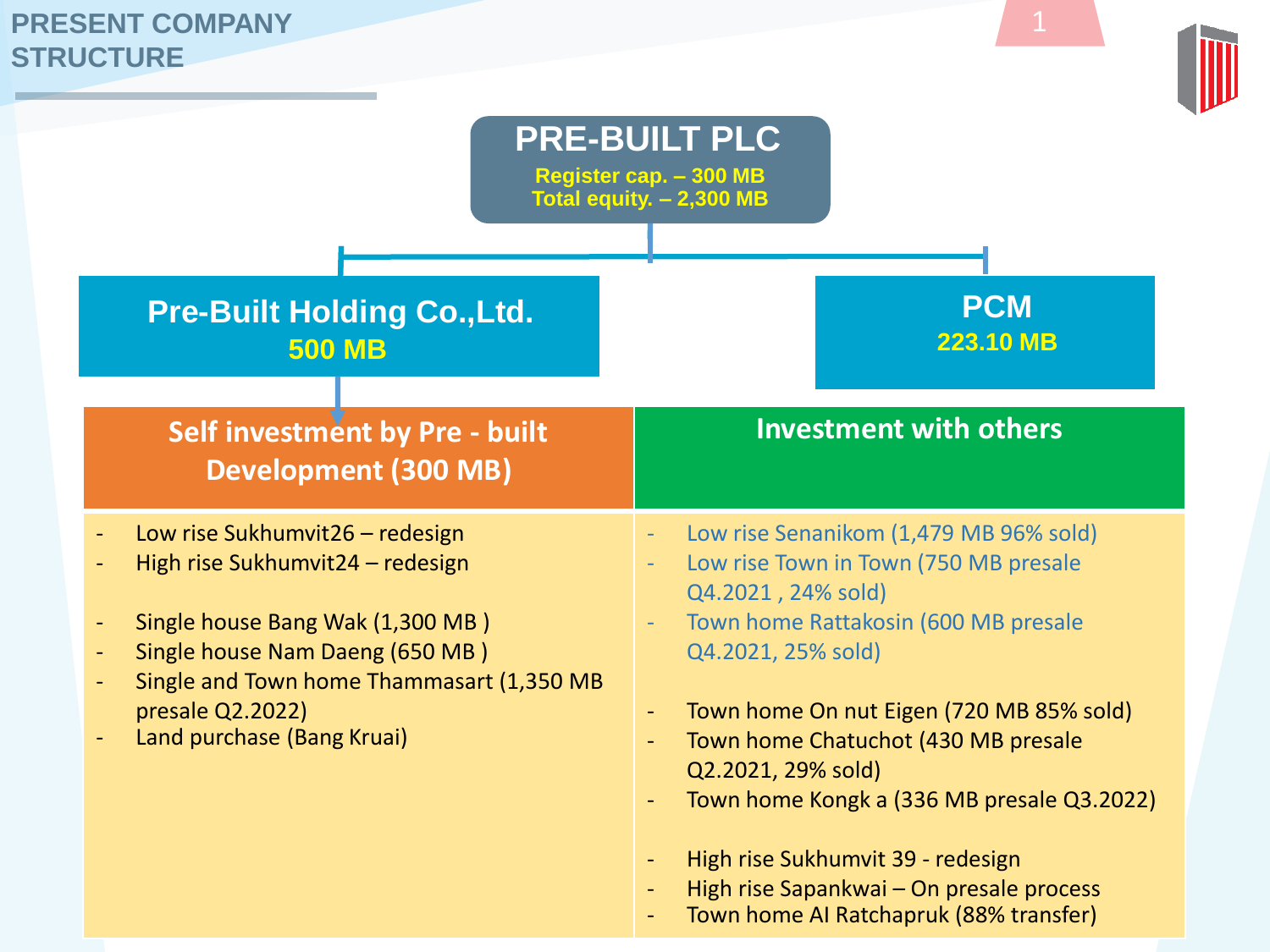## **Consolidated**



| <b>'000 Baht</b>                                | 2019<br>$\blacktriangle$ | 2021<br>2020<br>A<br>A |                      | 2022<br>F              | 2023<br>F              | 2024<br>F               |
|-------------------------------------------------|--------------------------|------------------------|----------------------|------------------------|------------------------|-------------------------|
| <b>Consolidated Income</b>                      | 4,295,428                | 4,279,369              | 4,564,792            | 5,801,860              | 6,397,276              | 7,203,985               |
| $\cdot$ Income PB + PCM<br>• Income Real Estate | 4,295,428<br>$\sim$      | 4,151,041<br>128,328   | 4,076,147<br>488,645 | 4,667,060<br>1,134,800 | 5,114,276<br>1,283,000 | 5,3,64,885<br>1,839,100 |
| Income Growth (%)                               | 10%                      | $-0.4%$                | 6.7%                 | 27.1%                  | 12.6%                  | 12.7%                   |

| TOTAL NET PROFIT | 271,795 | 165,666 | 241,622 |  |  |
|------------------|---------|---------|---------|--|--|
|                  |         |         |         |  |  |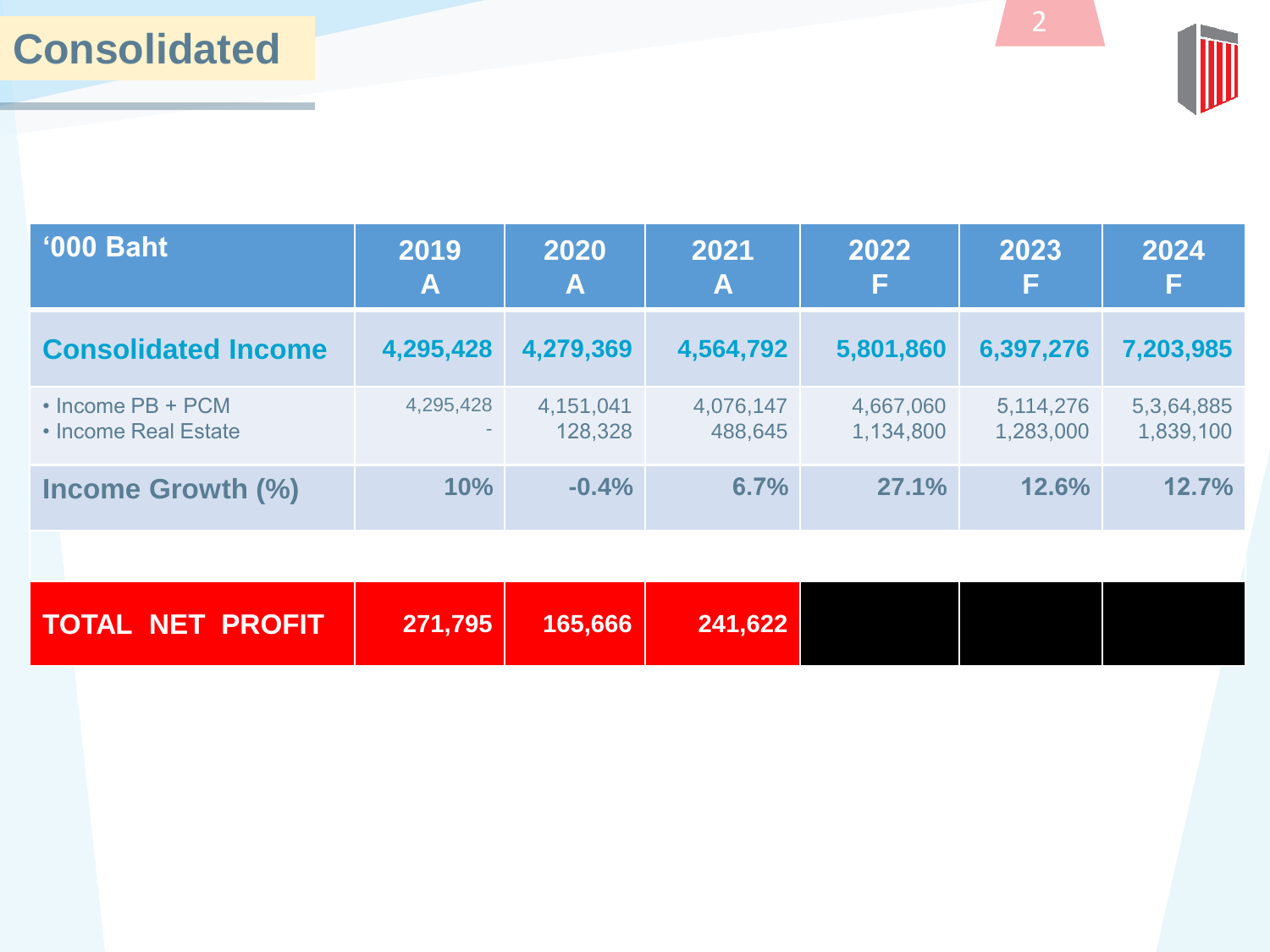

| <b>'000 Baht</b>                       | 2019<br>$\mathbf{A}$ | 2020<br>$\blacktriangle$ | 2021<br>A | 2022<br>F | 2023<br>F | 2024<br>F |
|----------------------------------------|----------------------|--------------------------|-----------|-----------|-----------|-----------|
| <b>Construction</b><br><b>Income</b>   | 3,755,397            | 3,902,483                | 3,904,859 | 4,373,442 | 4,810,787 | 5,051,326 |
| Income Growth %                        | 10%                  | 4%                       | 0.1%      | 12%       | 10%       | 5%        |
| <b>Gross Profit</b>                    | 453,116              | 304,802                  | 379,550   | 418,101   | 459,911   | 482,907   |
| <b>Gross Profit /</b><br>Income $(\%)$ | 12%                  | 8%                       | 9.7%      | 9.56%     | 9.56%     | 9.56%     |
| <b>Net Profit</b>                      | 250,915              | 166,600                  | 344,026   |           |           |           |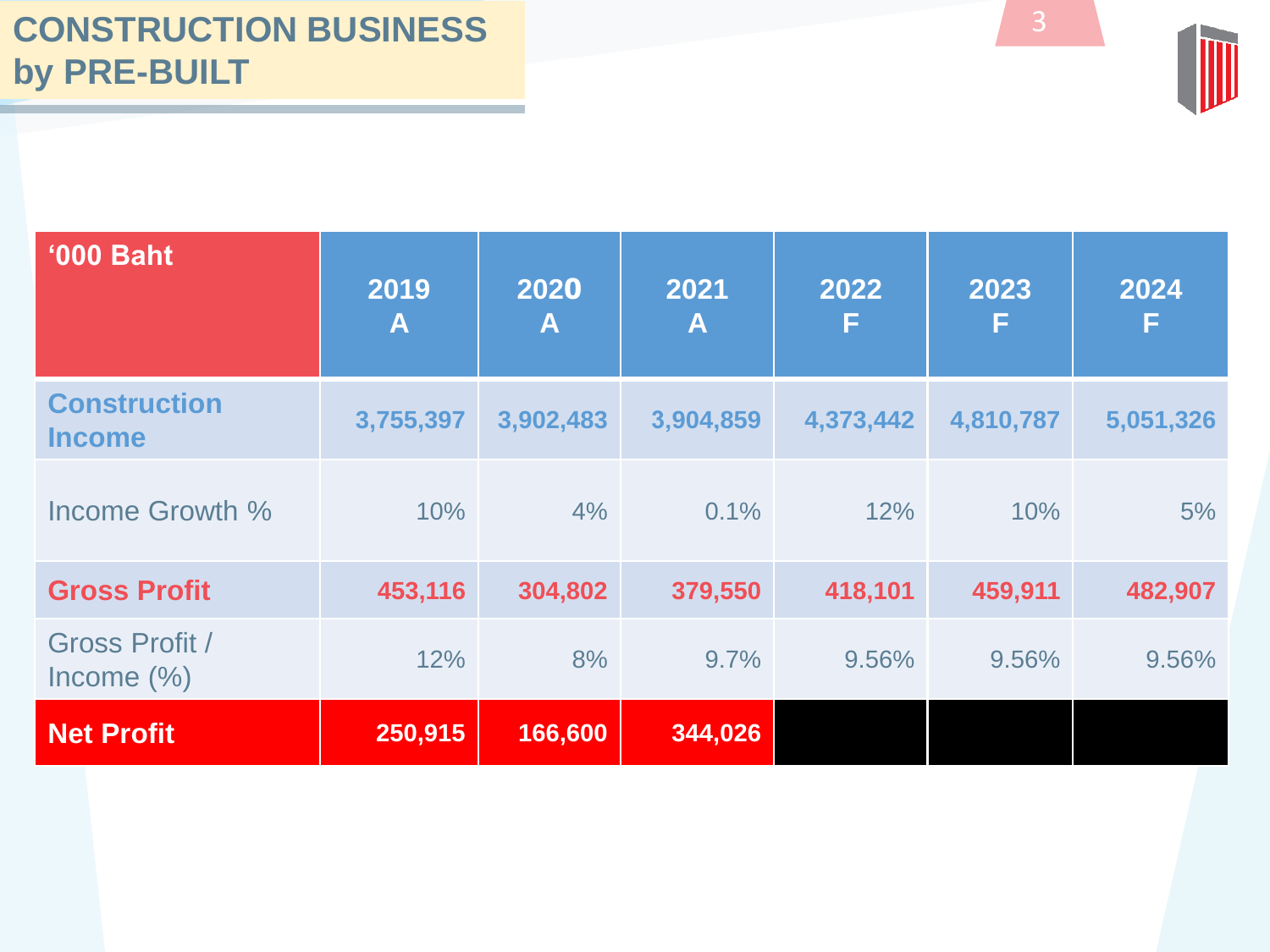| <b>'000 Baht</b>                            | 2019<br>A | 2020<br>A | 2021<br>A | 2022<br>F | 2023<br>F | 2024<br>F |
|---------------------------------------------|-----------|-----------|-----------|-----------|-----------|-----------|
| <b>Construction Material</b><br><b>Sale</b> | 616,228   | 437,967   | 452,860   | 493,617   | 503,489   | 513,559   |
| Income Growth %                             | 22%       | $-29%$    | 3.4%      | 9%        | 2.0%      | 2.0%      |
| <b>Gross Profit</b>                         | 121,958   | 86,822    | 97,018    | 105,634   | 108,753   | 112,113   |
| % Gross Profit / Income                     | 20%       | 20%       | 21.4%     | 21.4%     | 21.6%     | 21.8%     |
| <b>Net Profit</b>                           | 46,050    | 30,957    | 34,886    |           |           |           |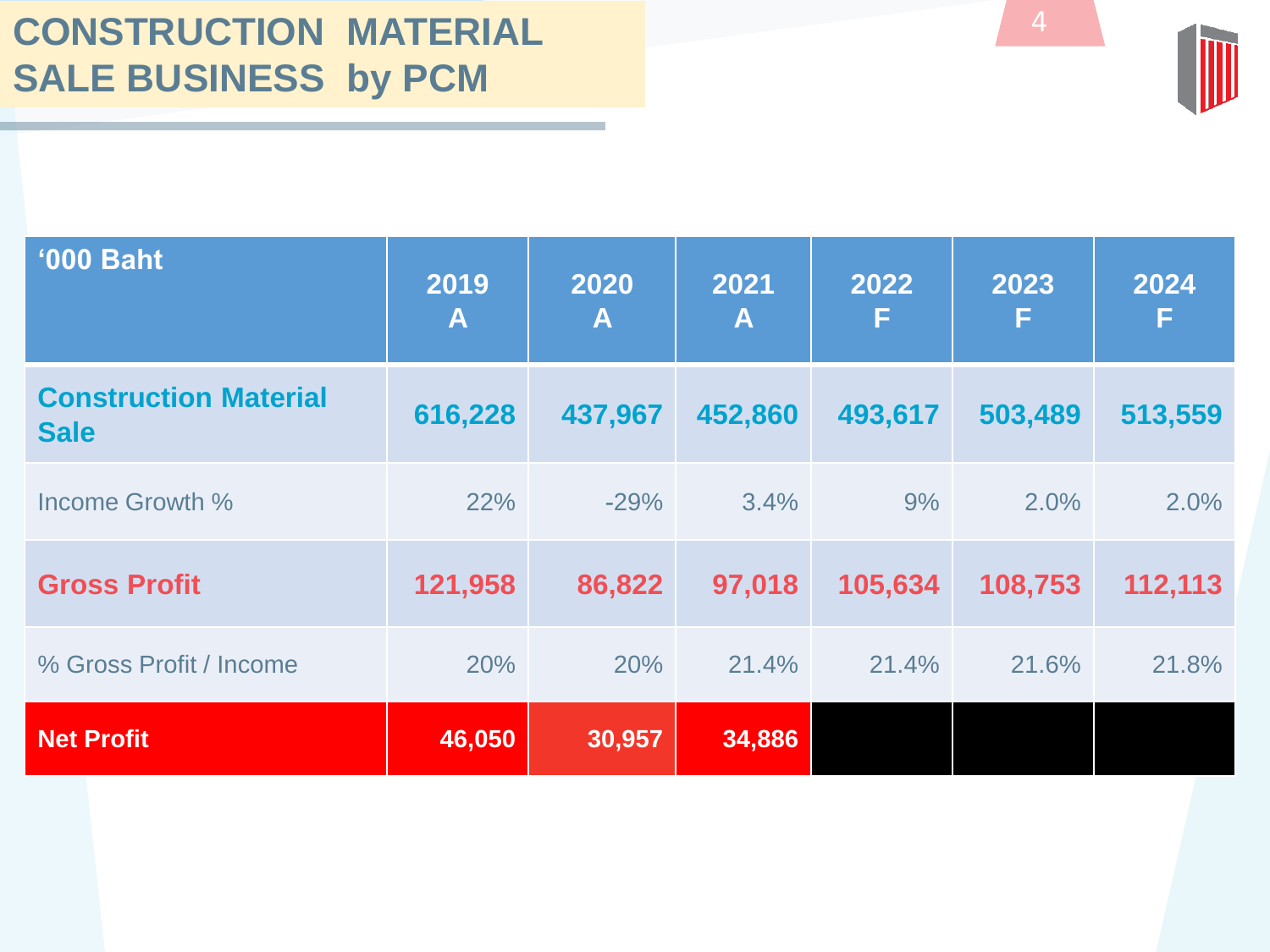## **INVESTMENT BUSINESS by PRE-BUILT HOLDING**

| <b>'000 Baht</b>         | <b>Project</b><br><b>Value</b> | 2019<br>A | 2020<br>A | 2021<br>A | 2022    | 2023    | 2024    |
|--------------------------|--------------------------------|-----------|-----------|-----------|---------|---------|---------|
| • Senanikom Station 49%  | 1,462,000                      | 671,000   | 415,000   | 215,680   | 160,320 |         |         |
| • Town Home 40%          | 586,160                        |           |           |           |         | 351,696 | 234,464 |
| • Town in Town 49%       | 750,500                        |           |           |           | 109,260 | 325,350 | 315,890 |
| • Ren 39 with Shinwa 49% |                                |           |           |           |         |         |         |
| • Eigen - Onnut 35%      | 721,795                        |           | 98,210    | 363,035   | 260,550 |         |         |
| • Reseo - Jatuchot 35%   | 433,000                        |           |           |           | 200,000 | 233,000 |         |
| • Eigen - Kongka 35%     | 336,000                        |           |           |           | 40,000  | 296,000 |         |
| • Dummy 35%              |                                |           |           |           |         |         | 200,000 |
| • Dummy 35%              |                                |           |           |           |         |         | 200,000 |

| <b>Gain / Loss from</b> | 37,525 | 13,065 | 14,937 |  |  |
|-------------------------|--------|--------|--------|--|--|
| <b>Investment</b>       |        |        |        |  |  |
|                         |        |        |        |  |  |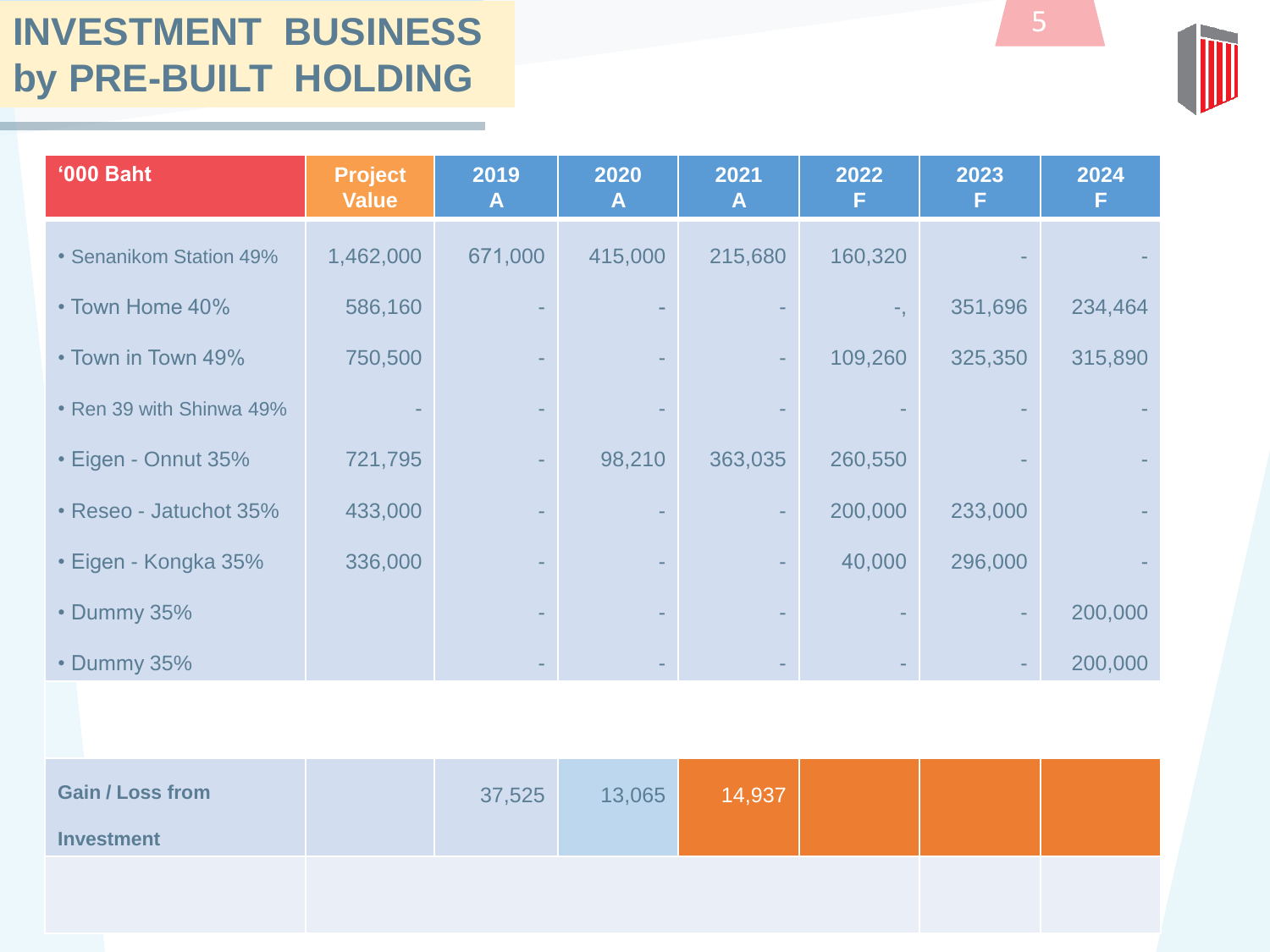| <b>'000 Baht</b>           | <b>Project</b><br><b>Value</b> | 2019<br>$\mathsf{A}$ | 2020<br>A | 2021<br>A                | 2022<br>F                | 2023<br>F | 2024<br>F |
|----------------------------|--------------------------------|----------------------|-----------|--------------------------|--------------------------|-----------|-----------|
| <b>INCOME</b>              |                                |                      | 128,328   | 488,645                  | 1,134,800                | 1,283,000 | 1,839,100 |
| • AMIE Sukhumvit 26        | 600,000                        |                      |           |                          |                          |           |           |
| • The Aramis Sukhumvit 24  | 2,529,990                      |                      |           |                          |                          |           |           |
| • Bang Wak (Single House)  | 1,276,973                      |                      | 128,328   | 488,645                  | 660,000                  |           |           |
| • Nam Daeng (Single House) | 642,000                        |                      |           | $\sim$                   | 270,000                  | 292,000   | 80,000    |
| • Thammasat Rangsit 1      | 678,000                        |                      |           | $\overline{\phantom{a}}$ | 115,900                  | 350,000   | 212,100   |
| • Thammasat Rangsit 2      | 694,000                        |                      |           |                          | 88,900                   | 283,000   | 272,000   |
| • Bangkruai                | 420,000                        |                      |           |                          | ٠                        | 210,000   | 210,000   |
| • Dummy                    | 3,952,000                      |                      |           |                          | $\overline{\phantom{a}}$ | 148,000   | 1,065,000 |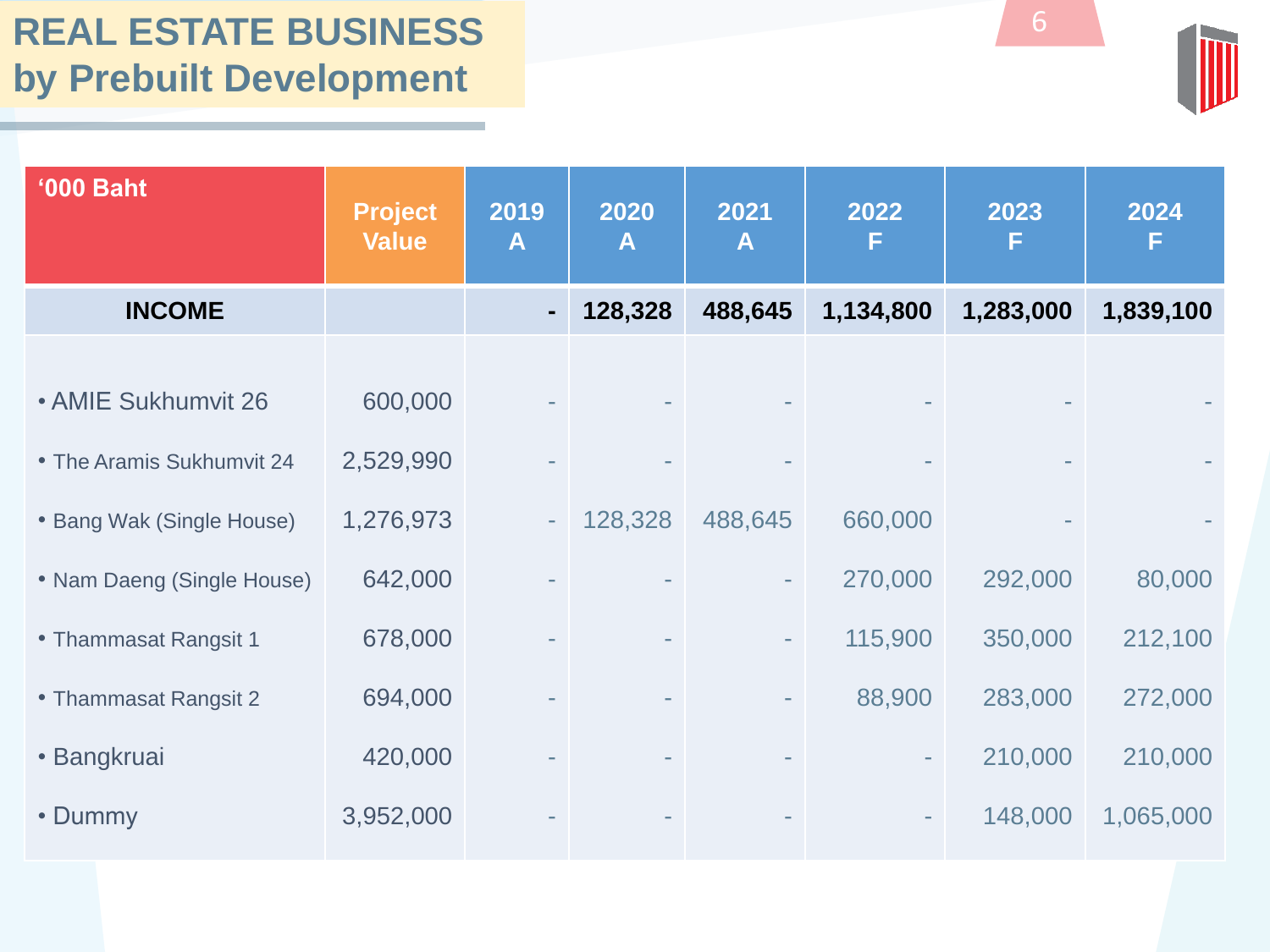| <b>'000 Baht</b>          | 2019<br>$\mathbf{A}$ | 2020<br>A | 2021<br>Α | 2022<br>F | 2023<br>F | 2024<br>F |
|---------------------------|----------------------|-----------|-----------|-----------|-----------|-----------|
| <b>Real Estate Income</b> | ۰                    | 128,328   | 488,645   | 1,134,800 | 1,283,000 | 1,839,100 |
|                           |                      |           |           |           |           |           |
| <b>Gross Profit</b>       |                      | 35,615    | 132,940   | 312,070   | 352,825   | 505,752   |
| % Gross Profit / Income   | ٠                    | 28%       | 27%       | 27%       | 27%       | 27%       |
|                           |                      |           |           |           |           |           |
| <b>Net Profit (loss)</b>  | (31, 370)            | (32, 275) | 20,110    |           |           |           |